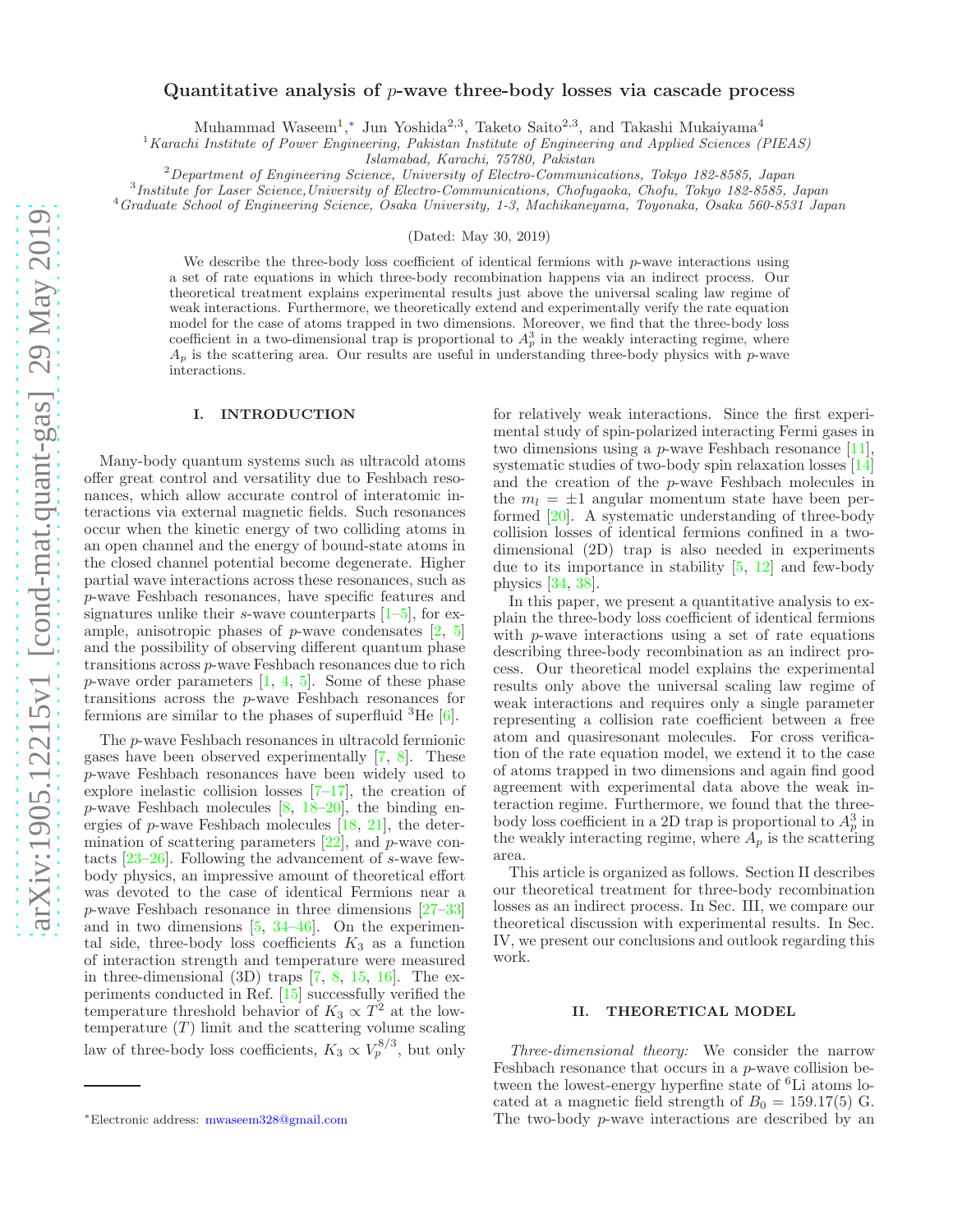effective-range expansion of the  $p$ -wave scattering phase shift  $\delta_p(k)$  as [\[47](#page-5-18), [48](#page-5-19)]

<span id="page-1-3"></span>
$$
k^3 \cot \delta_p(k) = -1/V_p - k_e k^2,
$$
 (1)

where k is a relative wave vector and  $k<sub>e</sub>$  is the effective range defined as positive. The scattering volume  $V_p$  plays a role analogous to that of s-wave scattering length a and varies as a function of the external magnetic field  $B$  as  $V_p = V_{\text{bg}}[1 - \Delta B/(B - B_0)] \approx V_{\text{bg}}\Delta B/(B - B_0)$ . Here,  $V_{\text{bg}}$  and  $\Delta B$  are the background scattering volume and resonance width in the magnetic field, respectively [\[49\]](#page-5-20). We used the values  $V_{\text{bg}}\Delta B = -(2.8 \pm 0.3) \times 10^6 a_0^3 \text{ [Gm}^3]$ and  $k_e = (0.055 \pm 0.005)a_0^{-1}$  from our previous measurement  $[22]$ , where  $a_0$  is the Bohr radius. The energy of the molecular state relative to the threshold varies as  $E_r = \hbar^2 k_r^2 / m$  where m is the mass of a <sup>6</sup>Li atom as  $E_r = h \kappa_r / m$  where *m* is the mass of a Li atom<br>and  $k_r = 1 / \sqrt{|V_p| k_e}$  is the momentum of the resonant bound state parametrized by the scattering volume  $V_p$ and the effective range  $k_e$  [\[13\]](#page-5-21). The relative kinetic energy  $E = \hbar^2 k_{\rm T}^2/m$  becomes equal to the energy of the molecular state relative to the threshold  $E_r$  at resonance, where  $k_{\text{T}} = \sqrt{3mk_{\text{B}}T/(2\hbar^2)}$  is the thermal relative wave number. Near the threshold, the finite lifetime of the molecular state due to coupling to the continuum is described by the energy-dependent resonance width  $\Gamma_{\rm r} = (2\sqrt{m}/k_{\rm e}\hbar)E^{3/2}$  [\[4](#page-4-3), [24](#page-5-22)].

In order to describe three-body recombination near the narrow p-wave Feshbach resonance, we treated the loss of trapped atoms as an indirect successive process. A p-wave Feshbach resonance can be considered as a bound quasimolecular state weakly coupled to a continuum above the resonance  $[4]$ . Therefore, the rate coefficient for the generation of quasimolecules  $K_M$  via twobody collision at temperature  $T$  above the narrow  $p$ -wave Feshbach resonance is [\[50](#page-5-23)]

<span id="page-1-0"></span>
$$
K_M = (\Gamma_{\rm r}/\hbar)(6\pi/k_{\rm T}^2)^{3/2}(2l+1)e^{-(k_{\rm r}/k_{\rm T})^2},\qquad(2)
$$

where  $l = 1$ . Then, the rate coefficient of vibrational quenching of a molecule,  $K_{AD}$ , occurs through collision of the molecule with a third atom. The rate equations describing the time evolution of atomic number density n and the density of quasiresonant molecules  $n_D$  in the resonance state are

$$
\frac{dn}{dt} = 2(\Gamma_r/\hbar)n_D - 2K_M n^2 - K_{AD}nn_D, \qquad (3a)
$$

$$
\frac{dn_D}{dt} = -(\Gamma_r/\hbar)n_D + K_M n^2 - K_{AD}nn_D.
$$
 (3b)

Here, instead of having a  $-K_3n^3$  term, with  $K_3$  being the three-body loss coefficient in the rate equation for atomic density as a three-body loss term, the three-body loss is taken into account as a successive process of dimer creation followed by an atom-dimer collision. Assuming a steady-state condition of molecular density  $(dn_D/dt =$ 0), one obtains

$$
n_D = \frac{K_M}{\Gamma_r/\hbar + nK_{AD}} n^2.
$$
\n(4)

Under the further condition of fast molecular creation,  $(\Gamma_{\rm r}/\hbar) \gg nK_{AD}$ , we obtain a steady-state rate equation of the atomic density  $n$  in the following form:

<span id="page-1-1"></span>
$$
\frac{dn}{dt} = -\frac{3K_{AD}K_M}{(\Gamma_r/\hbar)}n^3 = -K_3n^3.
$$
 (5)

Substituting Eq.  $(2)$  into Eq.  $(5)$ , we write the three-body loss coefficient  $K_3$  in the following form:

<span id="page-1-2"></span>
$$
K_3 \approx 9K_{AD}(6\pi/k_{\rm T}^2)^{3/2}e^{-(k_{\rm r}/k_{\rm T})^2}.\tag{6}
$$

We assume that molecular creation is sufficiently fast that the three-body loss coefficient is directly related to the atom-dimer collision coefficient  $K_{AD}$ .

Quasi-2D theory: Next, we apply a similar theoretical treatment to the case of atoms trapped in a quasitwo-dimensional geometry. In quasi-2D geometry, atoms are confined in the axial (z) direction with frequency  $\omega_z$ , and the interatomic separations in the other two directions  $(x \text{ and } y)$  greatly exceed the axial extension of the atomic wave function given by the harmonic oscillator length  $l_z = \sqrt{\hbar/(m\omega_z)}$ . In this case, the two-body pwave interactions are described by a two-dimensional effective range expansion of the scattering phase shift  $\delta_p(q)$ as [\[13](#page-5-21), [51](#page-5-24), [52](#page-5-25)]

$$
q^2 \cot \delta_p(q) = -1/A_p - B_p q^2,\tag{7}
$$

where  $q$  is a relative wave vector defined for the 2D case. The scattering area  $A_p$ , defined as  $A_p$  =  $\left(\frac{3\sqrt{2\pi}l_z^2}{4}\right)$ / $\left[\frac{l_z^3}{V_p} + \frac{k_e l_z}{2}\right]$  – 0.065553], was used as a controllable length scale parameter to tune the interaction via external magnetic field.  $A_p$  depends upon both the harmonic oscillator length  $l_z$  and the 3D scattering parameters [\[13](#page-5-21)]. The positive dimensionless effective range in two dimensions is  $B_p =$  $\left(4/3\sqrt{2\pi}\right)$  [ $k_{\text{e}}l_{z}$  – 0.14641] – 2 ln( $l_{z}q$ )/ $\pi$ , which also depends on the 3D effective-range parameter and the harmonic oscillator length [\[13](#page-5-21)].

For the 2D case, the rate for the generation of quasimolecules  $Q_M$  via two-body collisions at temperature T is written as

$$
Q_M = (\gamma_r/\hbar)(4\pi/q_T^2)(2l) e^{-(q_r/q_T)^2}.
$$
 (8)

Here,  $q_T = \sqrt{mk_BT/\hbar^2}$  is the thermal momentum in quasi-2D geometry and  $q_r = 1/\sqrt{|A_p| B_p}$  is the momentum of the resonant bound state parametrized by the scattering area  $A_p$  and the effective range  $B_p$  [\[13\]](#page-5-21). The two-dimensional resonance energy width is  $\gamma_r = 2E/B_p$ , which can be obtained from the pole of the *p*-wave scattering amplitude  $f_p(q) = -4/[\cot \delta_p(q) - i]$  in two dimensions [\[39\]](#page-5-26). Similar to the 3D case, we assume a steady-state condition for the molecular density and a condition of  $(\gamma_{r}/\hbar) \gg Q_{AD} n_{s}$ . Here, we denote the rate constant of vibrational quenching of molecules due to atom-dimer collisions with  $Q_{AD}$  and atomic density with  $n_s$ . Then, the three-body loss rate coefficient can be obtained in the form

<span id="page-1-4"></span>
$$
Q_3 \approx \frac{24\pi Q_{AD}}{q_{\rm T}^2} \, e^{-(q_{\rm r}/q_{\rm T})^2},\tag{9}
$$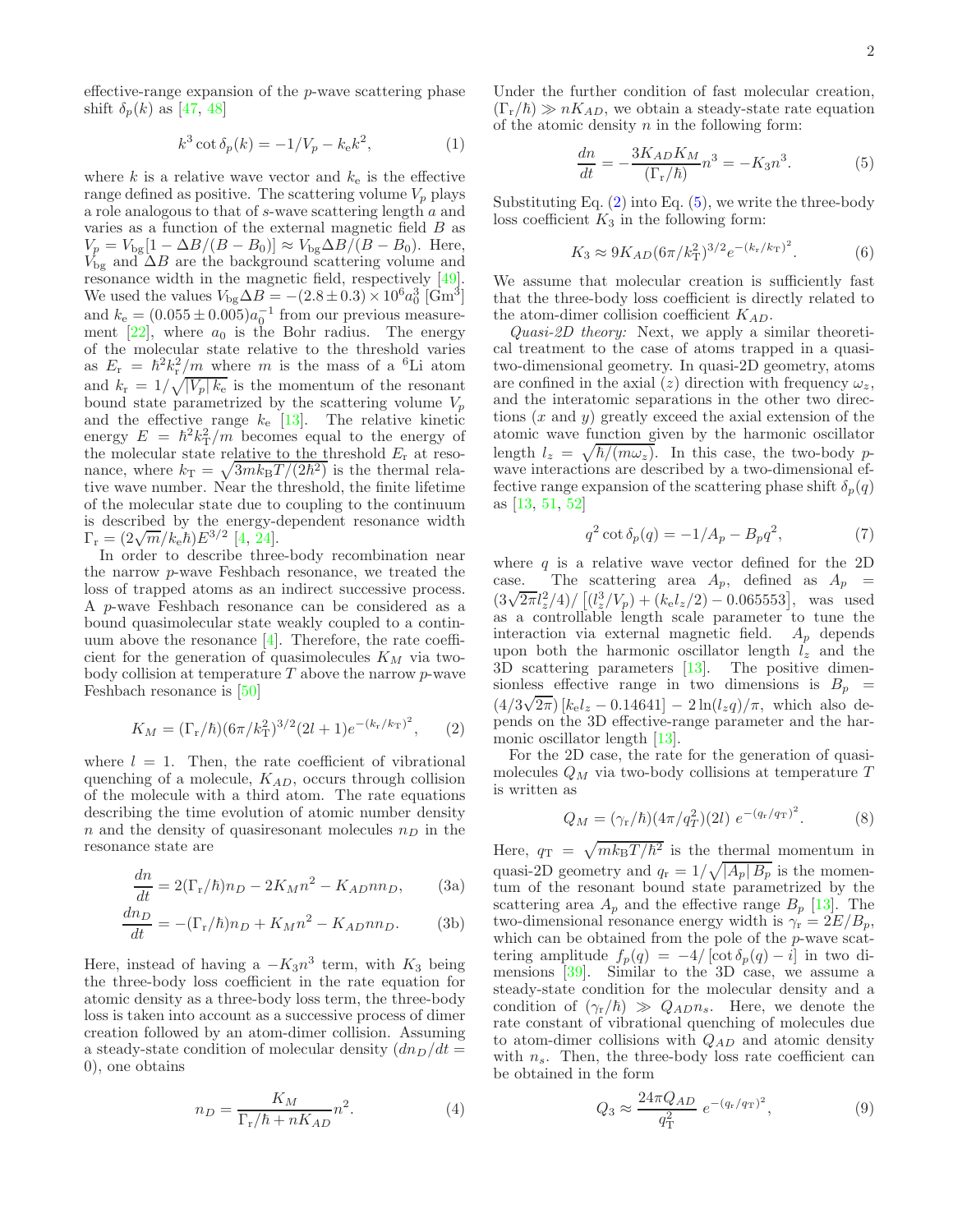

<span id="page-2-1"></span>FIG. 1: Three-body loss coefficient  $K_3$  versus magnetic field detuning  $B - B_0$  at  $T = 2.7 \mu K$  (solid circles),  $T = 3.9 \mu K$ (solid triangles), and  $T = 5.7 \mu K$  (solid squares). The vertical bars correspond to the point where  $k_T/k_r \approx 0.3$ . The black solid lines show the universal scaling of  $K_3 \propto V_p^{8/3}$  when  $k_{\rm T}/k_{\rm r} < 0.3$ . The dashed curves show the result of Eq. [\(6\)](#page-1-2) when  $k_T/k_r > 0.3$ .

which again describes the three-body loss rate coefficient as a function of magnetic field detuning and the atomic temperature in terms of the atom-dimer rate coefficient  $Q_{AD}$ .

#### III. EXPERIMENTS

Three-dimensional case: We first trapped  ${}^{6}$ Li atoms in the hyperfine ground state of  $|F, m_F\rangle = |1/2, 1/2\rangle \, (\equiv |1\rangle)$ and  $|F, m_F \rangle = |1/2, -1/2\rangle \equiv |2\rangle$  using a single-beam optical dipole trap as described in detail elsewhere [\[22\]](#page-5-5). In brief, we performed evaporative cooling at 300 G magnetic field where the elastic collision cross section is at its maximum after capturing the atoms with a single-beam optical dipole trap. To prepare a single-component Fermi gas, we eliminated the atoms in the  $|2\rangle$  state by shining the resonant light for a duration of 50  $\mu$ s. Then, we ramped the magnetic field close to the p-wave Feshbach resonance for the  $|1\rangle - |1\rangle$  state located at 159.17 G to investigate the loss features. Here, we reduced the fluctuation in the magnetic field to 8 mG by stabilizing the current in the Feshbach coils using a bypass circuit added in parallel to the coils [\[22\]](#page-5-5). The resonance magnetic field  $B_0$  was determined from the sharp edge of the atomic loss feature [\[22\]](#page-5-5). The doublet structure arising from the resonance shift between different angular momentum projections  $m_l = 0$  and  $m_l = \pm 1$  appears in a p-wave Feshbach resonance due to dipole-dipole interactions between the two atoms in a p-wave molecular state [\[9\]](#page-5-27). We treated the p-wave Feshbach resonance as a single resonance due to overlap of the  $m_l = 0$  and  $m_l = \pm 1$  resonances in  ${}^{6}$ Li [\[10\]](#page-5-28).

Near the p-wave Feshbach resonance, the density of atom decay due to three-body recombination losses is governed by the following rate equation:

<span id="page-2-0"></span>
$$
\frac{dn}{dt} = -K_3 n^3 - \Gamma n,\tag{10}
$$

where, Γ is the one-body loss rate. Assuming that the atomic density profile is Gaussian, integrating Eq. [\(10\)](#page-2-0) results in a rate equation that describes the decay of the total number of atoms, N,

$$
\frac{dN}{dt} = -K_3 \left\langle n^2 \right\rangle N - \Gamma N,\tag{11}
$$

where  $\langle n^2 \rangle = (N^2/\sqrt{27}) \left[ m \tilde{\omega}^2/(2 \pi k_B T) \right]^3$  is the meansquare atomic density, which we determined from the atomic density profile obtained from the absorption image. Here,  $\tilde{\omega} = (\omega_x \omega_y \omega_z)^{1/3}$  is the mean trapping frequency.

Figure [1](#page-2-1) shows the three-body loss coefficient  $K_3$  as a function of the magnetic field detuning  $B - B_0$  at  $T = 2.7 \mu\text{K}$  and  $n = 1.2 \times 10^{18} \text{m}^{-3}$  (solid circles),<br>  $T = 3.9 \mu\text{K}$  and  $n = 1.3 \times 10^{18} \text{m}^{-3}$  (solid triangles),<br>
and  $T = 5.7 \mu\text{K}$  and  $n = 1.5 \times 10^{18} \text{m}^{-3}$  (solid squares), respectively. The vertical bars indicate the magnetic field detuning values at which  $k_T/k_r \approx 0.3$ . The dashed curves in Fig. [1](#page-2-1) show the results of Eq.  $(6)$ , which agree with the experimental data to the left of the vertical bars. To the right of the vertical bars, where  $k_{\rm T}/k_{\rm r} \leq 0.3$  (or equivalently  $(k_T/k_T)^2 \leq 0.1$ , the measured three-body loss coefficients show a different trend from Eq. [\(6\)](#page-1-2). Therefore, the direct three-body recombination process dominates over the indirect three-body loss coefficient at small scattering volumes. In this small scattering volume limit, when  $k_T/k_r \leq 0.3$  [\[15](#page-5-12)], the three-body loss coefficient  $K_3$ follows the universal scaling law of

<span id="page-2-2"></span>
$$
K_3 = C \frac{\hbar}{m} k_{\rm T}^4 V_p^{8/3},\tag{12}
$$

as shown by the black solid curves with dimensionless constant  $C = 2 \times 10^6$  [\[15\]](#page-5-12) on the right side of the vertical bars. The above scaling law was first predicted by Suno *et al.*, [\[28](#page-5-29)], and was experimentally confirmed in our previous work  $[15]$ . During fitting, we fit the data of Fig. [1](#page-2-1) to Eq. [\(6\)](#page-1-2) in the nonuniversal regime (left side of the vertical bars) and to Eq.  $(12)$  in the universal scaling regime (right side of the vertical bars) with  $K_{AD}$ and the critical magnetic field detuning  $\delta B_c = B - B_0$ as free parameters at each temperature independently. We obtained consistent values of  $K_{AD}$  from all data sets, which gave  $K_{AD} \approx (1.3 \pm 0.5) \times 10^{-15}$  m<sup>3</sup>/s from the average of all fits. The values of  $\delta B_c$  at the kink location consistently correspond to  $k_T/k_r \approx 0.30 \pm 0.01$ . In our case, the ratio  $(\Gamma_r/\hbar)/(nK_{AD}) \gtrsim 4$ , which indicates that three-body losses are due to the two successive processes of pair creation and collision with a third atom above the universal scaling regime described by Eq. [\(12\)](#page-2-2).

The quantity  $k_T/k_r$  is the ratio of the second term to the first term in Eq.  $(1)$ . Revamping Eq.  $(1)$  [\[53](#page-5-30)] under the condition of  $V_p^{-1} > k_e k^2$ , gives

$$
-\frac{\tan \delta_p(k)}{k} = V_p k^2 + k_e V_p^2 k^4.
$$
 (13)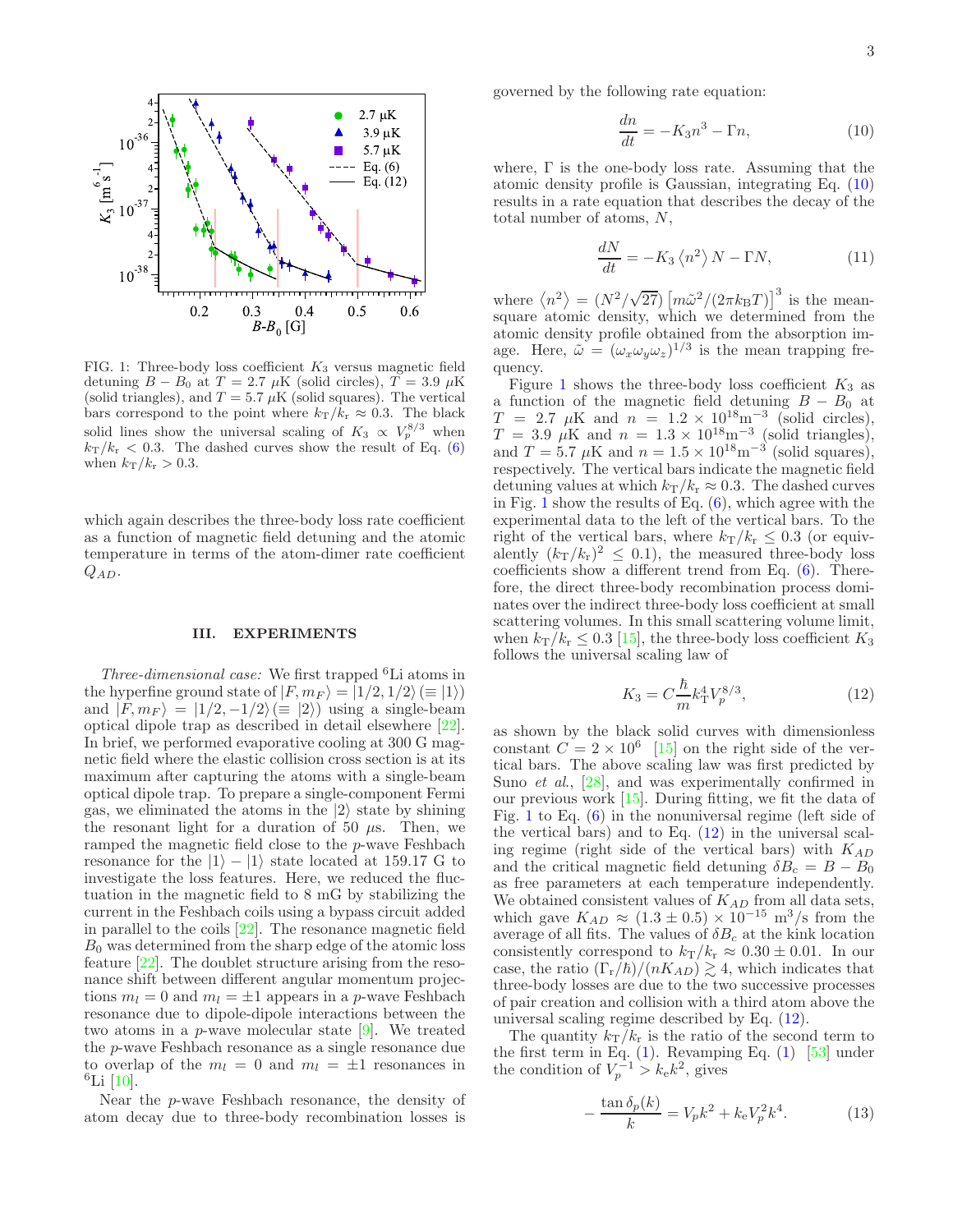

<span id="page-3-0"></span>FIG. 2: Three-body loss coefficient  $Q_3$  versus magnetic field detuning  $B - B_0$  in two dimensions at  $T = 3.0~\mu{\rm K}$  and  $\omega_z =$  $2\pi \times 168$  kHz (solid circles), and at  $T = 8.7 \mu K$  and  $\omega_z$  $2\pi \times 350$  kHz (solid squares). The vertical bars correspond to values of  $\delta B_c = B - B_0$  at which  $q_T/q_r \approx 0.3$ . The blue solid curves show a universal scaling of  $Q_3 \propto A_p^3$  when  $q_\text{T}/q_\text{r} \leq 0.3$ . The dashed curves show the result of Eq. [\(9\)](#page-1-4) when  $q_T/q_r$ 0.3.

Multiplying the above expression with effective range  $k_e$ , using the definition  $k_r = 1/\sqrt{V_p k_e}$ , and considering  $k \equiv k_{\rm T}$  (because generally the wave vector k shows the temperature dependence  $[13]$ , we obtained a convenient form of the effective range expansion:

$$
\tilde{\delta_p} = -\frac{k_e \tan \delta_p(k)}{k_{\rm T}} \approx \left(\frac{k_{\rm T}}{k_{\rm r}}\right)^2 - \left(\frac{k_{\rm T}}{k_{\rm r}}\right)^4. \tag{14}
$$

Hence,  $k_T/k_r$  includes the contribution of the effective range term in the collisional phase shift and quantifies the closeness of the dimer bound-state energy level to the average collision energy of two atoms. In the limit of small  $k_T/k_r$  in the far-resonant regime, the strength of the three-body losses due to Eq. [\(6\)](#page-1-2) falls exponentially and becomes negligible compared to the direct threebody recombination losses described by Eq.  $(12)$ . As a result, the three-body losses due to the universal scaling of Eq. [\(12\)](#page-2-2) increase, starting to dominate at  $k_T/k_r \approx 0.3$ in our case. Furthermore, the effect of the effective range  $k_e$  that is included in Eq. [\(6\)](#page-1-2) becomes irrelevant when  $k_{\rm T}/k_{\rm r} \leq 0.3$ , which is consistent with previous observations [\[15,](#page-5-12) [28\]](#page-5-29). Our current theoretical description of the three-body loss coefficient above the universal scaling regime converges to a single physical parameter  $K_{AD}$ instead of two unknown parameters  $\beta$  and  $\gamma$  [\[15\]](#page-5-12).

Quasi-2D case: We prepared a 2D Fermi gas by adiabatically shining an optical lattice potential using a laser with a beam waist of 65  $\mu$ m at 1064 nm, as described elsewhere [\[14](#page-5-15), [20\]](#page-5-3). We calibrated the lattice depth from measured radial trap frequencies with and without the retroreflection beam. The motion of atoms along the lattice direction is restricted because the axial energy  $\hbar\omega_z$  is always kept higher than the thermal energy  $k_BT$ , where  $\omega_z$  is the confinement frequency along the lattice direction. To make sure that all the atoms are in the lowest

motional state in the lattice potential, we performed the adiabatic band-mapping technique [\[20](#page-5-3), [54\]](#page-5-31). We verified that the percentage of the population in the first excited motional state along the z axis is less than  $10\%$  by taking into account both the size of the Brillouin zone and our imaging resolution [\[55\]](#page-5-32). In our experiment, the magnetic field is parallel to the optical lattice beams. Therefore, only the p-wave Feshbach resonance for  $m_l = \pm 1$  symmetry becomes active because all atoms are in the motional ground state along the quantization direction [\[11](#page-5-14), [20](#page-5-3), [56\]](#page-5-33).

To extract the three-body loss constant  $Q_3$  in the quasi-2D system, the time evolution of the number of atoms per site,  $N_s$ , is fitted to the solution of the rate equation,

$$
\frac{dN_s}{dt} = -Q_3 \left\langle n_s^2 \right\rangle N_s - \Gamma N_s,\tag{15}
$$

where  $\langle n_s^2 \rangle = (N_s^2/3) [\tilde{m} \tilde{\omega}^2/2 \pi k_B T]$ <sup>2</sup> is the mean-square atomic density per site with 2D mean trap frequency  $\tilde{\omega} = \sqrt{\omega_x \omega_y}$  [\[55\]](#page-5-32). We performed all measurements in a thermal regime so that we can safely assume the atomic density profile as a Gaussian along the loosely confined axes. Solid circles in Fig. [2](#page-3-0) show  $Q_3$  as a function of magnetic field detuning  $B - B_0$  at  $T = 3.0 \mu$ K,<br>  $n_s = 7.0 \times 10^{11} \text{ m}^{-2}$ , and with a lattice depth of  $V_{\text{lat}} = 8.0$   $E_{\text{rec}}$  ( $\omega_z = 2\pi \times 168$  kHz). Here,  $E_{\text{rec}} =$  $\hbar^2 k^2/(2m) \approx k_B \times 1.4 \mu K$  is the recoil energy of the  ${}^{6}$ Li atom. Similarly, in Fig. [2,](#page-3-0) solid squares indicate  $Q_3$ values  $T = 8.7 \mu\text{K}, n_s = 9.7 \times 10^{11}\text{m}^{-2}$ , and with a lattice depth of  $V_{\text{lat}} = 35.0$   $E_{\text{rec}}$   $(\omega_z = 2\pi \times 350 \text{ kHz}).$ The vertical bars indicate the values of the magnetic field detuning  $B - B_0$  at which  $q_T/q_r \approx 0.3$ . In Fig. [2,](#page-3-0) the dashed curves on the left side of the vertical bar show the theoretical results obtained from Eq. [\(9\)](#page-1-4) with  $Q_{AD} \approx (8.3 \pm 1) \times 10^{-9}$  m<sup>2</sup>/s, in agreement with experimental data. The ratios  $(\gamma_r/\hbar)/(n_sQ_{AD}) \approx 3$  for Fig. [2\(](#page-3-0)a) and  $(\gamma_{\rm r}/\hbar)/(n_sQ_{AD}) \approx 6$  for Fig. 2(b) again indicate that the observed three-body losses are mainly due to indirect two-step processes when  $q_T/q_r \geq 0.3$ .

In the region where  $q_T/q_r \leq 0.3$ , the experimental data deviate from the indirect process given by Eq. [\(9\)](#page-1-4). Therefore, we expect some universal scaling of the three-body loss rate coefficient  $Q_3$  similar to the 3D case. In the farresonant region, the temperature threshold law can be written as  $Q_3 \propto T^{\lambda_{\min}}$  [\[40](#page-5-34)]. Here,  $\lambda_{\min} = 2$  is a quantum number associated with the dominated lowest three-body continuum channel in the low-energy limit for three identical fermions in two dimensions [\[40\]](#page-5-34). Therefore, using the dimensional analysis together with the temperature threshold law similar to the 3D case, we expect the following scaling law:

<span id="page-3-1"></span>
$$
Q_3 = \eta \frac{\hbar}{m} q_{\rm T}^4 A_p^3.
$$
 (16)

In analogy with s-wave interactions [\[57\]](#page-5-35), the dimensionless constant  $\eta$  may have additional scattering area dependence. The super Efimov effect [\[34](#page-5-10)] might be reflected in a universal double-exponential scaling behavior of  $\eta$ . We did not observe recombination loss peaks arising from triatomic super Efimov resonances as predicted for three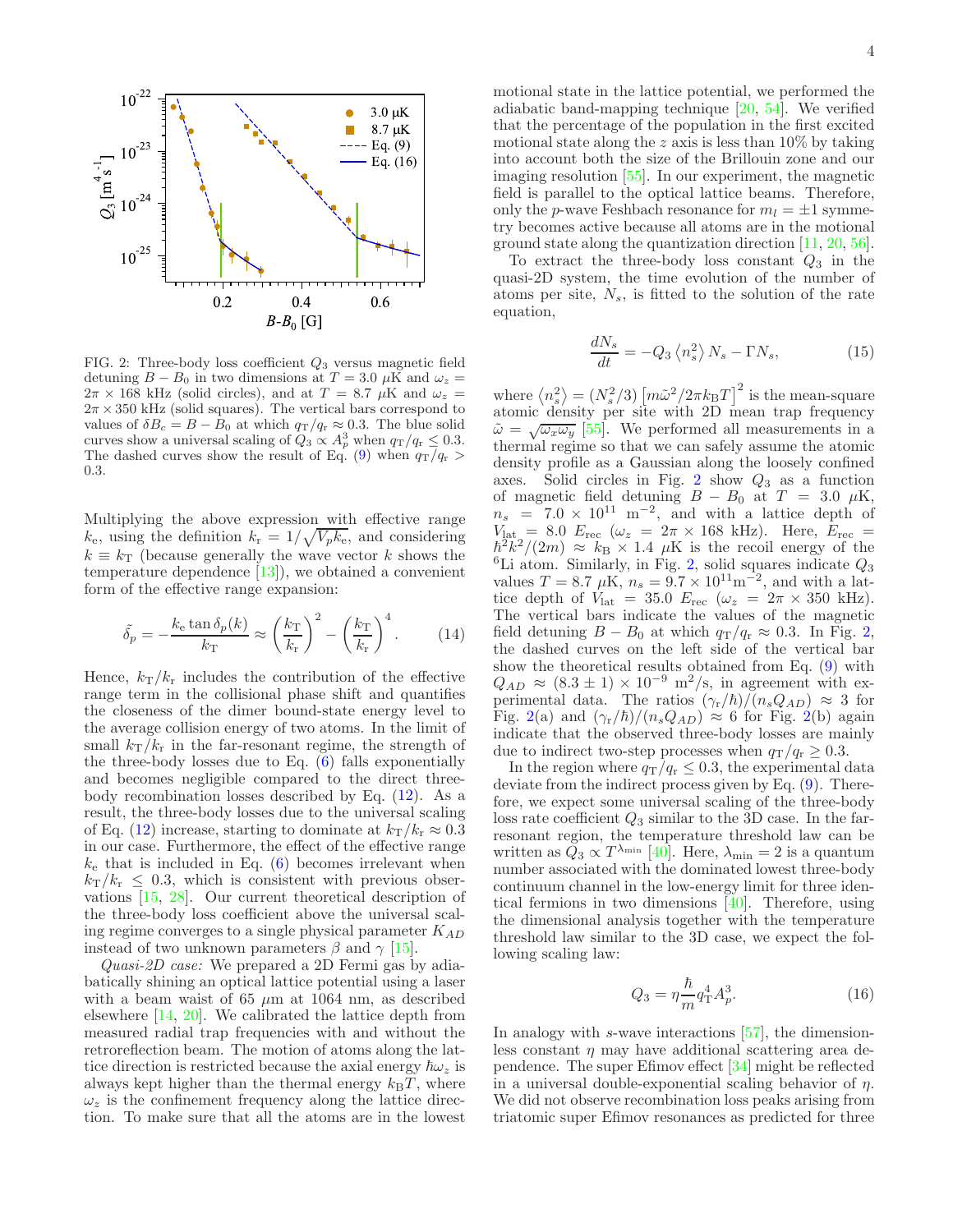

<span id="page-4-6"></span>FIG. 3: (a) Dimensionless parameter  $\eta$  versus  $q_T/q_r$ . The dotted horizontal line shows a constant value of  $\eta \approx 2 \times 10^5$ , which demonstrates the expected scaling law of Eq.  $(16)$  below  $q_T/q_r = 0.3$ . The long dashed curve shows the results of Eq. [\(9\)](#page-1-4), which describes the deviation of the data from the scaling of Eq. [\(16\)](#page-3-1) at  $q_T/q_r \geq 0.3$ .

identical fermions in the  $m_l = \pm 1$  state confined in two dimensions [\[34\]](#page-5-10). Therefore, we consider  $\eta$  a dimensionless constant as long as the threshold law and scattering area scaling law hold.

In Fig. [2,](#page-3-0) the blue solid curves show the scaling of  $A_p^3$ at fixed temperature using  $\eta \approx 2 \times 10^5$  in Eq. [\(16\)](#page-3-1). In our experiment, we were restricted to confirming the threshold law of  $T^2$  in two dimensions at fixed  $A_p$  because it was not possible to introduce controlled changes in temperature at a fixed lattice depth [\[58](#page-5-36)]. Therefore, we followed the method of displaying all results in dimension-less units [\[15\]](#page-5-12). We plot  $\eta$  as a function of  $q_T/q_r$  in Fig. [3](#page-4-6) to clearly demonstrate the scaling of Eq. [\(16\)](#page-3-1) and the range over which it applies. The entire data set along with additional data taken at 2.0, 3.4, 4.7, and 6.6  $\mu$ K merge into a single monotonic curve. Below  $q_T/q_r = 0.3$ , the flat region of zero slope with an intercept of  $2 \times 10^5$  best revealed the expected scaling law of Eq. [\(16\)](#page-3-1) as shown by the dotted horizontal line in Fig. [3.](#page-4-6) The long dashed curve in Fig.  $3$  is the combined result from Eqs.  $(16)$ and  $(9)$ . The scaling of Eq.  $(16)$  holds over a relatively small range in the weakly interacting limit. In our experiment, the lower limit of Eq. [\(16\)](#page-3-1) scaling is restricted to  $q_T/q_r = 0.2$ , mainly due to the non-negligible contribution of one-body decay. After the upper limit at  $q_T/q_r = 0.3$ , the loss coefficient steeply increased similar to the 3D case, and was well described by Eq. [\(9\)](#page-1-4).

## IV. CONCLUSION

In conclusion, we have quantitatively analyzed the three-body loss coefficient as a function of temperature and magnetic field using a theoretical model based on a two-step loss process. The model nicely explains the loss behavior just above the weak interaction limit, where the universal scaling law is expected to hold. The model reproduces the experimental three-body loss coefficient results in both 3D and quasi-2D geometries with a single parameter, i.e., an atom-molecule collision rate coefficient. In the weak-interaction limit, the three-body loss coefficient is explained by the scaling law, meaning that the three-body loss is dominated by the direct transition from the three free-atom-state into a deeply bound dimer and one free atom. Slightly above the scaling-law regime, the three-body loss coefficient deviates from the scaling law but the behavior can be explained by the model presented here, indicating that the universal scaling law breaks down because the Feshbach dimer creation gets faster and the three-body loss can be considered a two-step process of a Feshbach dimer creation and an atom-dimer collision.

Our results provide useful initial grounds for extending the understanding of three-body physics in the presence of p-wave Feshbach resonances. In our current theoretical description, the atom-molecule collision rate coefficient is the only parameter and is theoretically more difficult to predict. We assumed that the atom-molecule rate coefficient is independent of the magnetic field due to the nonresonant nature of the relaxation process. However, its precise dependence on atom-molecule collision energy or temperature would be expected to vary over a wide range of temperatures, from a very few to a few hundred microkelvins. Understanding the atom-molecule rate coefficients as a function of collision energy near the p-wave Feshbach resonance in both 3D and 2D cases is needed to fully understand atomic losses near the Feshbach resonance, which prevents the realization of the p-wave superfluid.

### ACKNOWLEDGMENT

This work was supported by a Grant-in-Aid for Scientific Research on Innovative Areas (Grant No. 24105006) and a Grant-in-Aid for Challenging Exploratory Research (Grant No. 17K18752). M.W. acknowledges the support of a Japanese government scholarship (MEXT).

- <span id="page-4-0"></span>[1] V. Gurarie, L. Radzihovsky, and A. V. Andreev, [Phys. Rev. Lett.](https://journals.aps.org/prl/abstract/10.1103/PhysRevLett.94.230403) 94, 230403 (2005).
- <span id="page-4-2"></span>[2] C. -H. Cheng and S. -K. Yip, [Phys. Rev. Lett.](https://journals.aps.org/prl/abstract/10.1103/PhysRevLett.95.070404) **95**, 070404 (2005).<br>[3] S. Yoon and
- G. Watanabe [Phys. Rev. Lett.](https://journals.aps.org/prl/abstract/10.1103/PhysRevLett.119.100401) 119, 100401 (2017).
- <span id="page-4-3"></span>[4] V. Gurarie and L. Radzihovsky,

[Ann. Phys.](https://www.sciencedirect.com/science/article/pii/S0003491606002399) 322, 2 (2007).

- <span id="page-4-1"></span>[5] J. Levinsen, N. R. Cooper, and V. Gurarie, Phys. Rev. A. 78[, 063616 \(2008\).](https://journals.aps.org/pra/abstract/10.1103/PhysRevA.78.063616)
- <span id="page-4-4"></span>[6] D. Vollhardt and P. Wolfe, The Superfluid Phases Of Helium 3 (Taylor and Francis Ltd, N.Y., 2002).
- <span id="page-4-5"></span>[7] C. A. Regal, C. Ticknor, J. L. Bohn, and D. S. Jin [Phys. Rev. Lett.](https://journals.aps.org/prl/abstract/10.1103/PhysRevLett.90.053201) 90, 053201 (2003).